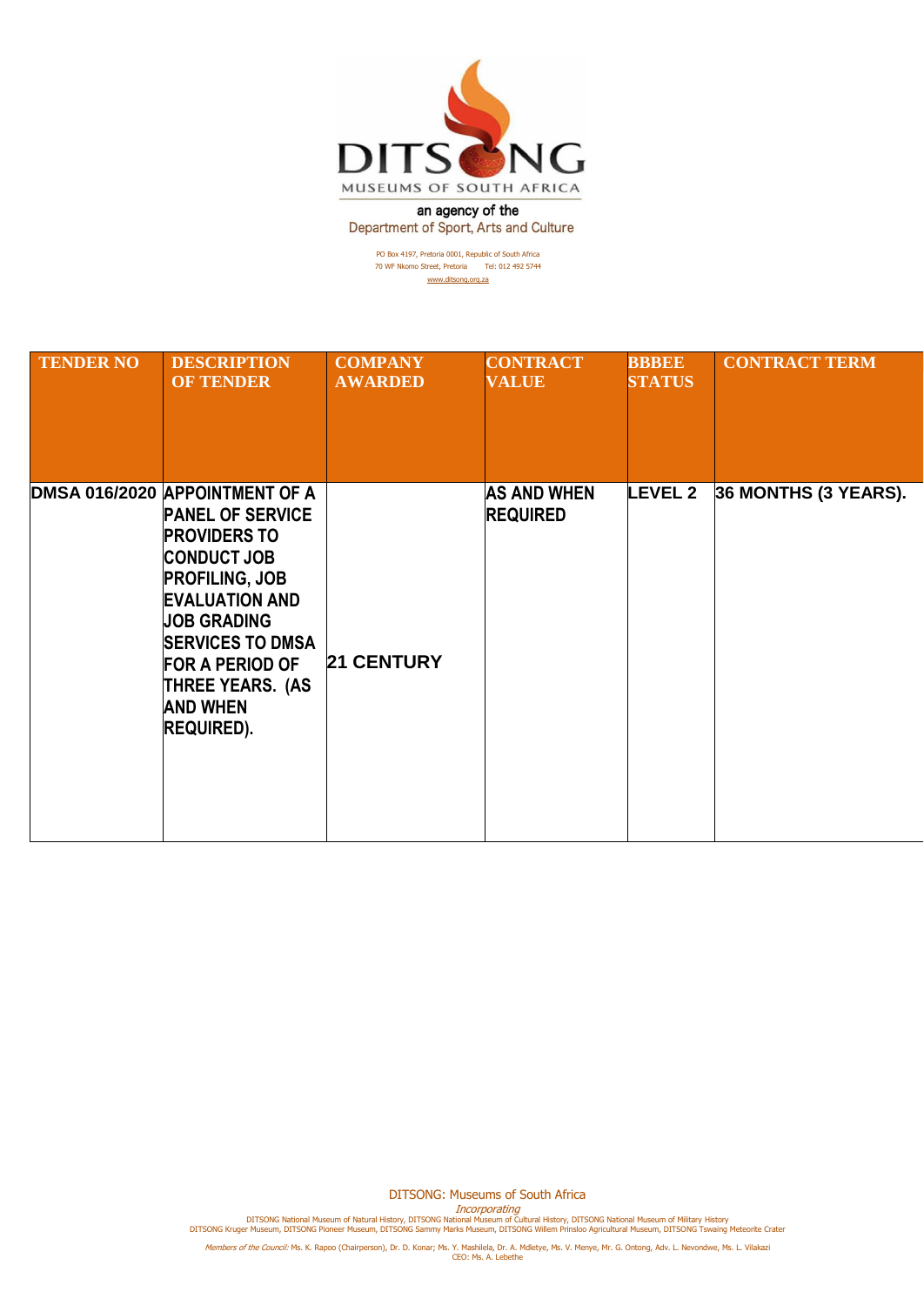| DMSA 016/2020 APPOINTMENT OF A<br><b>PANEL OF SERVICE</b><br><b>PROVIDERS TO</b><br><b>CONDUCT JOB</b><br><b>PROFILING, JOB</b><br><b>EVALUATION AND</b><br><b>JOB GRADING</b><br><b>SERVICES TO DMSA</b><br><b>FOR A PERIOD OF</b><br><b>THREE YEARS. (AS</b><br><b>AND WHEN</b><br><b>REQUIRED).</b>       | <b>WORKDYNAMICS</b>                  | <b>AS AND WHEN</b><br><b>REQUIRED</b> |               | LEVEL 2 36 MONTHS (3 YEARS). |
|--------------------------------------------------------------------------------------------------------------------------------------------------------------------------------------------------------------------------------------------------------------------------------------------------------------|--------------------------------------|---------------------------------------|---------------|------------------------------|
| DMSA 016/2020 APPOINTMENT OF A<br><b>PANEL OF SERVICE</b><br><b>PROVIDERS TO</b><br><b>CONDUCT JOB</b><br><b>PROFILING, JOB</b><br><b>EVALUATION AND</b><br><b>JOB GRADING</b><br><b>SERVICES TO DMSA FACHS</b><br><b>FOR A PERIOD OF</b><br><b>THREE YEARS. (AS</b><br><b>AND WHEN</b><br><b>REQUIRED).</b> | <b>BUSINESS</b><br><b>CONSULTING</b> | <b>AS AND WHEN</b><br><b>REQUIRED</b> | <b>LEVEL1</b> | 36 MONTHS (3 YEARS).         |

DITSONG: Museums of South Africa

Incorporating<br>DITSONG National Museum of Natural History, DITSONG National Museum of Military History<br>DITSONG Kruger Museum, DITSONG Pioneer Museum, DITSONG Sammy Marks Museum, DITSONG Willem Prinsloo Agricultural Museum,